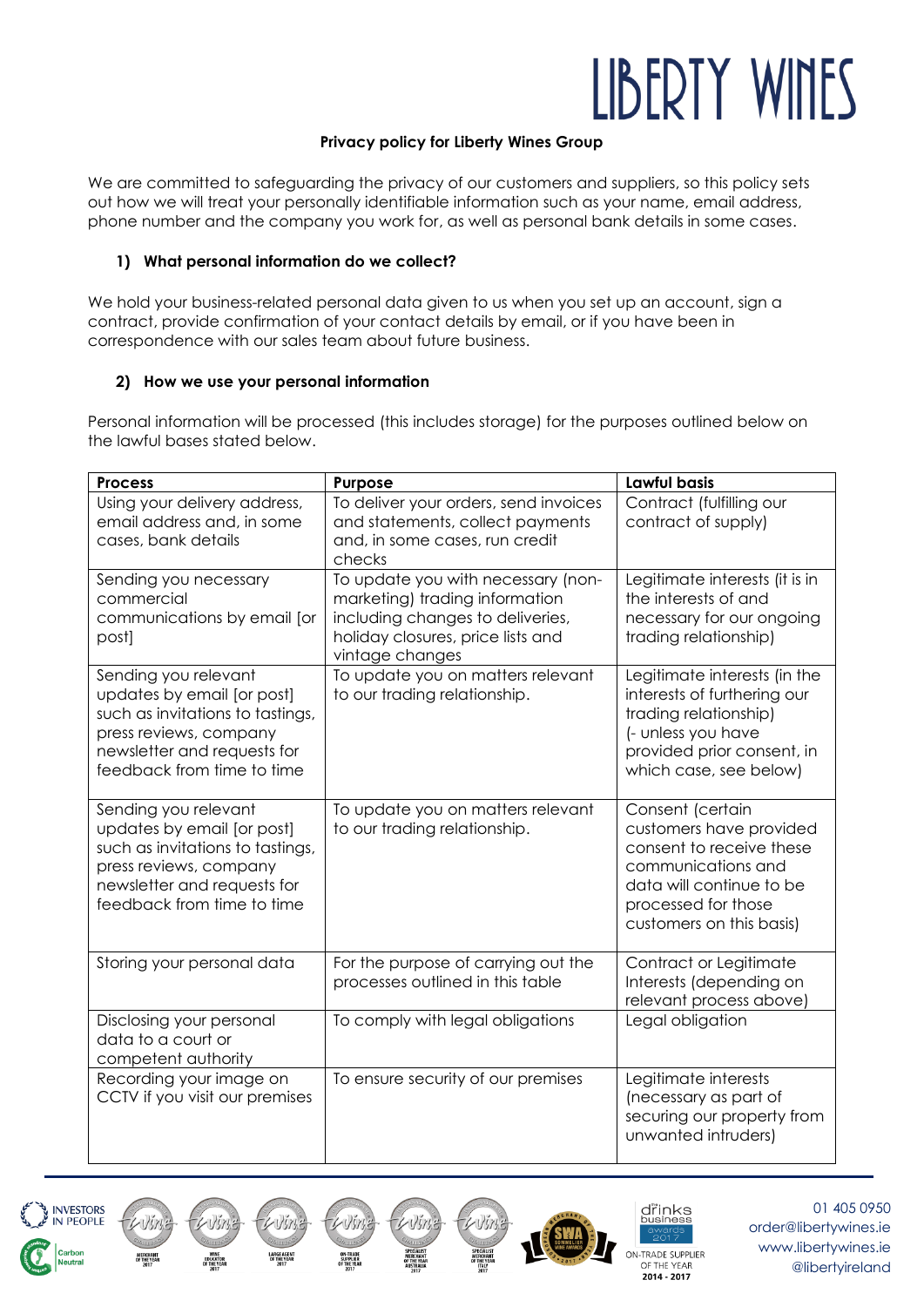# LIBERTY W

We will not provide your personal information to **any** third-party marketing company. However, in certain circumstance we will need to share your personal data with third parties, for example, we use an external mailing house for mailing hard copies of our price list. We believe this to be necessary and in the legitimate interests of our continued trading and we ensure that all such third parties comply with data protection legislation.

# **3) Website use**

Most website browsers allow you to manage the use of cookies within the user preferences. If you wish to disable or delete cookies you should check the instructions on the Help pages of the browser you use. Disabling or deleting cookies may affect the content and functionality available to you on any website, including ours.

We use Google Analytics to analyse and understand how the site is being used so we can keep improving the user experience. All user data is anonymous. Google Analytics generates and stores statistical and other information about website use by means of cookies.

We do not collect personally identifiable information through visits to our website, but we do collect information about your computer and your visits to our website (including geographical location, browser type and version, operating system, referral source, length of visit, page views, website navigation). This information is used to improve the functionality and user experience of the website.

We do not collect your IP address to identify or track you.

Our website contains links to third party websites for whose privacy policies or practices we are not responsible.

# **4) Social Media**

We use, or may use in the future, social media plugin functionality such as Facebook (Like and Share buttons).Their policy is listed here [http://www.facebook.com/about/privacy/.](https://www.facebook.com/about/privacy/) We also use Twitter (Retweet and Tweet buttons). Their policy is listed here: [http://twitter.com/privacy.](https://twitter.com/privacy)

# **5) Security of your personal information**

We will take reasonable technical and organisational precautions to prevent the loss, misuse or alteration of your personal information.

We will store any personal information you provide on our secure (password- and firewallprotected) servers. Any hard copies of personal data (for example contained in an account opening form or a contract) are stored securely and only accessible by relevant staff.

Of course, data transmission over the internet is inherently insecure, and we cannot guarantee the security of data sent over the internet. When using the website, you are responsible for keeping your password and user details confidential. We will not ask you for your password (except when you log in to our website).

# **6) Policy amendments**

We may update this privacy policy from time-to-time by posting a new version on our website. You should check this page occasionally to ensure you are happy with any changes.